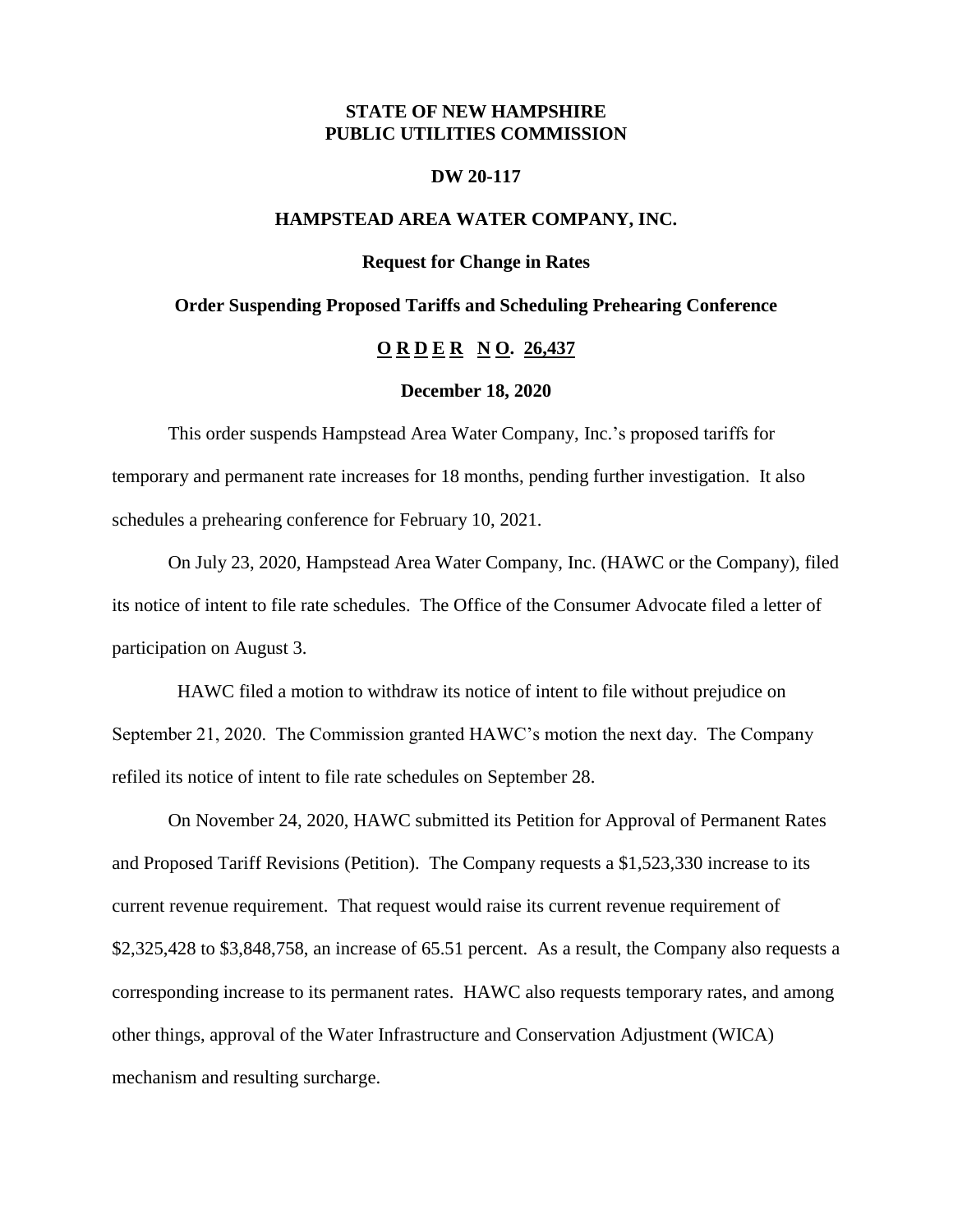$\overline{a}$ 

HAWC's Petition includes: the pre-filed testimonies of Charles Lanza, Stephen P.

St. Cyr, and David Fox; various schedules and attachments; proposed tariffs for temporary and permanent rates; a motion for protective order and confidential treatment; and a proposed tariff for the WICA surcharge. The requested effective date for all proposed tariffs submitted is December 24, 2020.<sup>1</sup>

The Petition and subsequent docket filings, other than any information for which confidential treatment is requested of or granted by the Commission, are posted at [https://www.puc.nh.gov/Regulatory/Docketbk/2020/20-117.html.](https://www.puc.nh.gov/Regulatory/Docketbk/2020/20-117.html)

HAWC proposes temporary rates, which would increase its monthly volumetric rate, from its current rate of \$6.11 per hundred cubic feet (ccf) per month, to \$7.22 per ccf per month.<sup>2</sup>

HAWC proposes a permanent rate increase for both its fixed and volumetric rates. The Company proposes an increase to the monthly fixed rate for all meter sizes, including an increase in its current 5/8 inch meter rate, from \$10.00 per month to \$16.33 per month. According to HAWC, the overwhelming majority of customers are provided water service through a 5/8 inch meter.

The Company proposes three new volumetric rates, all of which are an increase from its current rate of \$6.11 per ccf applied to all its customers. For single-family residential customers, HAWC proposes a two-tier inclining block rate structure: a monthly volumetric rate of \$6.83 for

<sup>&</sup>lt;sup>1</sup> The Commission notes that HAWC references an effective date of December 15, 2020, for both its temporary and permanent rate requests, throughout various parts of its Petition. Petition at 2, 52-53, 68-70, 227, 230, and 243. The Commission interprets those references as merely illustrative or possible clerical error. Having filed its Petition on November 24, 2020, the Company cannot enforce a proposed effective date until, at a minimum, the expiration of the 30-day notification period. *See* RSA 378:3 ("Unless the [C]omission otherwise orders, no change shall be made in any rate, fare, charge or price, which shall have been filed or published by a public utility … except after 30 days' notice to the [C]omission and such notice to the public as the [C]omission shall direct"); *see also* N.H. Admin R., Puc 1603.07(a)(1).

<sup>2</sup> One ccf is equivalent to 748 gallons of water. *See* <http://aquarionwater.com/conservation> (providing user-friendly conversion calculator).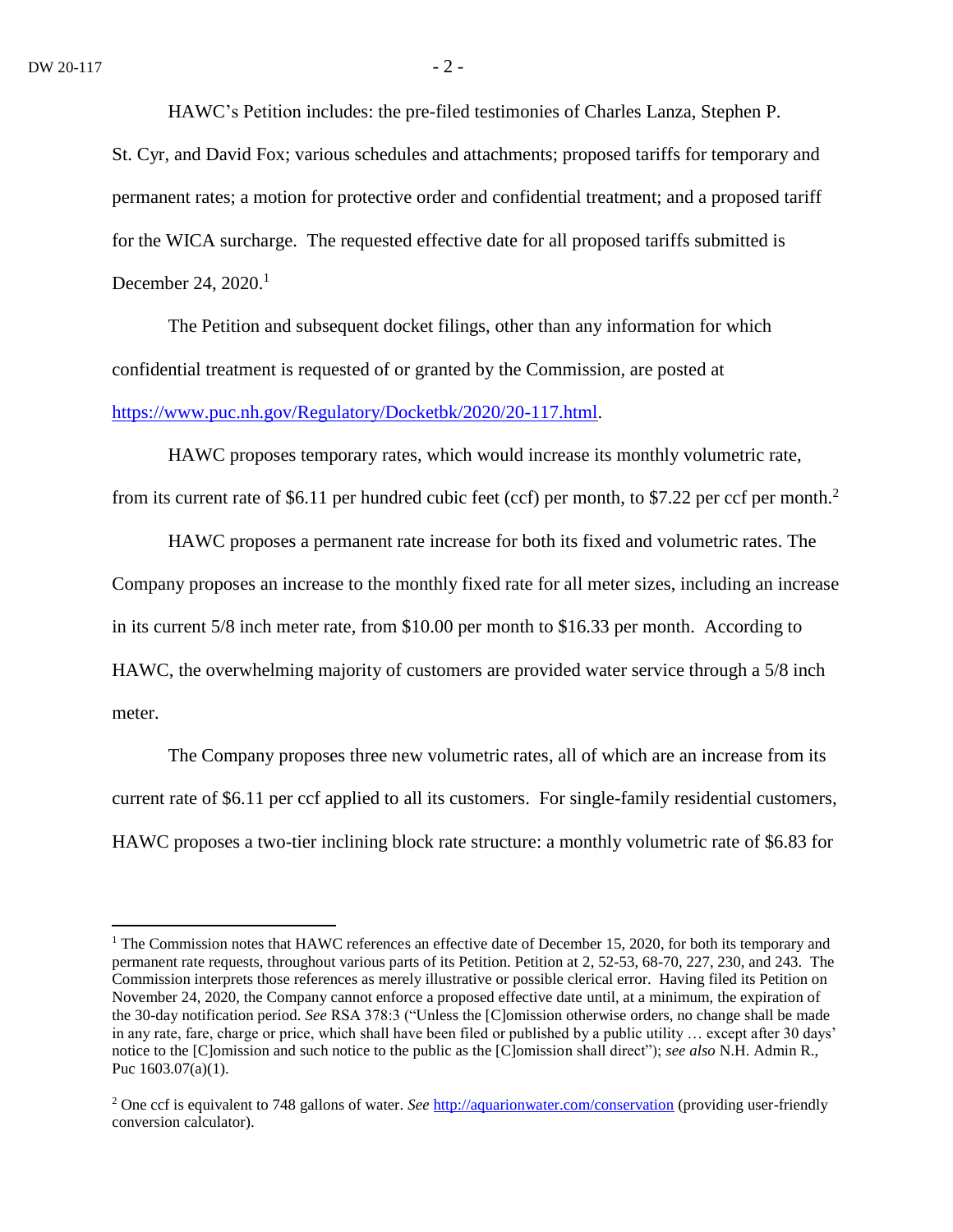each ccf consumed up to 4 ccf; and a monthly rate of \$10.24 per ccf for each ccf consumed thereafter. The Company also proposes a uniform monthly volumetric rate for all non-singlefamily and non-residential customers of \$9.31 per ccf.

The Company proposes to restructure its municipal fire protection service rates for both Hampstead and Atkinson. HAWC proposes to increase the annual hydrant charge, from its current rate of \$200 per year for each fire hydrant installed, to \$1,419.00 per year. HAWC also proposes to eliminate the \$2,000 annual availability fee.

HAWC requests a decrease in its private fire protection service rates and a conversion from annual billing of this service to a monthly billing cycle. The Company further requests a change in its permanent rate tariff to include the Manchester Water Works Merrimack Source Development Charge (MSDC), in effect at the time of the new service request, to all new customers in water systems served with water purchased from Manchester Water Works, as of January 1, 2018.

HAWC requests the approval of a yearly WICA surcharge to recover the fixed costs (depreciation, property taxes, and pre-tax return) of certain Commission-approved non-revenue producing system improvement projects, completed and placed in service, between base rate cases. The Company requests approval of the WICA mechanism, and the implementation of a 0.70 percent surcharge to all customer bills with services rendered on or after January 1, 2022.

Lastly, the Company includes a request for approval of a 10.44 percent return on equity (ROE). That request includes a 0.25 percent adder reflective of "exemplary performance," stemming from HAWC's participation in Docket No. IR 20-089 and "continued water loss mitigation efforts." Petition at 28-29.

The filing raises, inter alia, issues related to whether the proposed temporary rates are reasonable and sufficient to yield not less than a reasonable return of the cost of property of the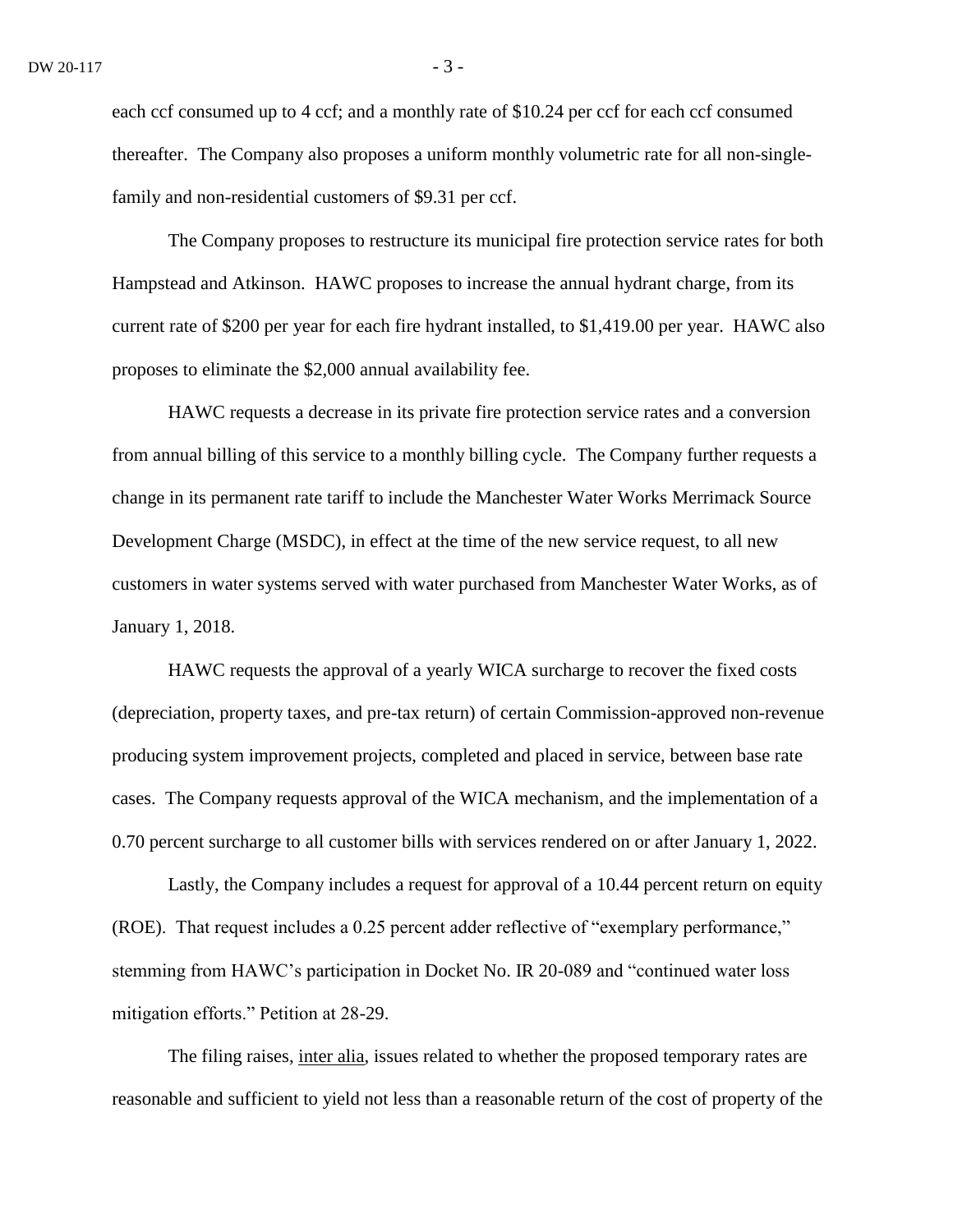utility used and useful in the public service less accrued depreciation, as required by RSA 378:27; whether the proposed permanent rates are just, reasonable, and lawful, as required by RSA 374:2, RSA 378:5, and RSA 378:7; whether those proposed increases will yield a just and reasonable rate of return on capital investment in plant and equipment, less accrued depreciation, including extensive plant additions relating to the Southern NH Regional Water Project, such as a 1 million gallon water storage tank and conversion from chlorine to chloramine disinfection; whether those investments were prudent as required by RSA 378:28 and are used and useful in HAWC's provision of service to its customers, as required by RSA 378:27 and RSA 378:28; whether the institution of a two-tier inclining block volumetric rate for all of the Company's single-family residential customers will result in permanent rates that are just, reasonable, and lawful, as required by RSA 374:2, RSA 378:5, and RSA 378:7; whether the proposed approval of a WICA surcharge mechanism and resulting surcharge are just, reasonable, and lawful, as required by RSA 374:2, RSA 378:5,RSA 378:7, and RSA 378:28; whether inclusion of an MSDC charge in its tariff, retroactively applicable to new customers as of January 1, 2018, taking water bought from Manchester Water Works is just, reasonable, and lawful, as required by RSA 374:2, RSA 378:5, and RSA 378:7; and whether HAWC's request for a 10.44 percent ROE, including a 0.25 percent adder for exemplary performance, will produce resulting rates that are just, reasonable, and lawful, as required by RSA 374:2, RSA 378:5, and RSA 378:7.

On April 24, 2020, the Governor issued an executive order (Exhibit D to Executive Order #29) that extended the Commission's ability to suspend rate schedules by six months, from 12 to 18 months. *See* 378:6, I(a). The extension applies to this proceeding; however, the Commission will endeavor to set rates as expeditiously as possible.

HAWC's proposed tariff revisions warrant further investigation. Accordingly, we suspend the proposed tariff pages for 18 months pending our investigation pursuant to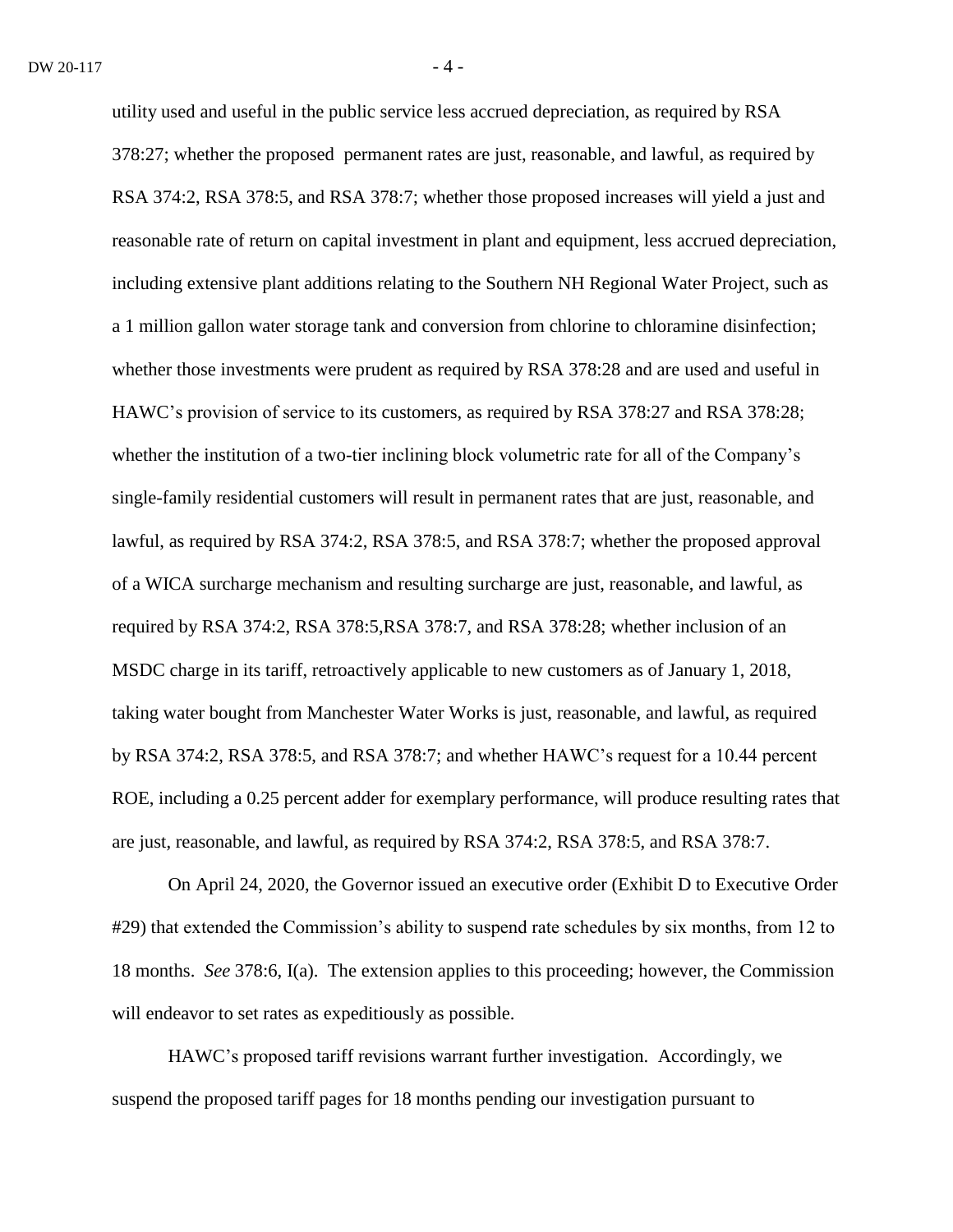RSA 378:6, I(a). Each party has the right to have an attorney represent the party at the party's own expense.

# **Based upon the foregoing, it is hereby**

**ORDERED**, that the proposed tariff pages are suspended for a period of 18 months pursuant to RSA 378:6, I(a), and Exhibit D to Executive Order #29, pending investigation and further order of the Commission; and it is

**FURTHER ORDERED**, that, consistent with Governor Christopher T. Sununu's Emergency Order #12, the Commission will hold a web-enabled remote prehearing conference, pursuant to N.H. Admin. R., Puc 203.15, on February 10, 2021, at 10:00 a.m., at which each party will provide a preliminary statement of its position with regard to the petition and any of the issues set forth in Puc 201.15. The public may join the hearing by accessing [https://www.puc.nh.gov/Regulatory/Calendar-Remote.html.](https://www.puc.nh.gov/Regulatory/Calendar-Remote.html) **If you have any difficulty obtaining access to this remote event, please notify the Commission by calling (603) 271- 2431 as soon as possible**. Parties will be provided with additional instructions prior to the hearing; and it is

**FURTHER ORDERED**, that immediately following the prehearing conference, HAWC, Commission Staff, the Office of the Consumer Advocate, and any intervenors hold a webenabled remote Technical Session to review the petition, discuss a procedural schedule, and allow HAWC to provide any amendments or updates to its filing; and it is

**FURTHER ORDERED**, that, pursuant to N.H. Admin. R., Puc 203.12, HAWC shall notify all persons desiring to be heard at this hearing by publishing a copy of this Order on its company website within one day of this order, such publication to be documented by affidavit filed with the Commission on or before February 5, 2021. The Commission will also publish the order on its website [https://www.puc.nh.gov/Regulatory/ordersofnotice.htm;](https://www.puc.nh.gov/Regulatory/ordersofnotice.htm) and it is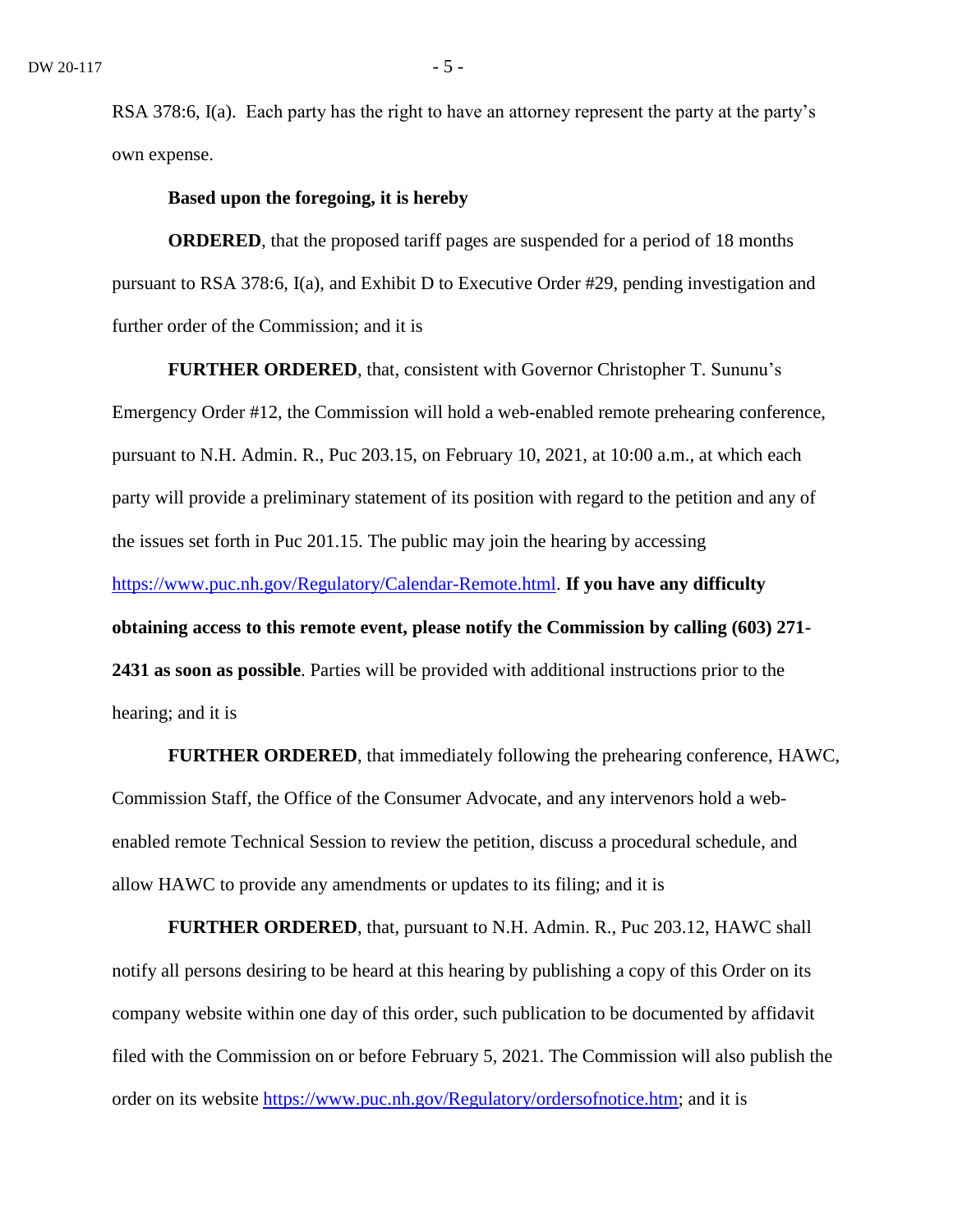**FURTHER ORDERED**, that, consistent with N.H. Admin. R., Puc 203.17 and

Puc 203.02, any party seeking to intervene in the proceeding shall submit to the Commission a Petition to Intervene with electronic copies sent to HAWC and to the Office of the Consumer Advocate on or before February 8, 2020, such Petition stating the facts demonstrating how its rights, duties, privileges, immunities or other substantial interests may be affected by the proceeding, consistent with Puc 203.17. Pursuant to the secretarial letter issued on March 17, 2020, (see [https://puc.nh.gov/Regulatory/Secretarial%20Letters/20200317-SecLtr-Temp-](https://puc.nh.gov/Regulatory/Secretarial%20Letters/20200317-SecLtr-Temp-Changes-in-FilingRequirements.pdf)[Changes-in-FilingRequirements.pdf\)](https://puc.nh.gov/Regulatory/Secretarial%20Letters/20200317-SecLtr-Temp-Changes-in-FilingRequirements.pdf), any party seeking to intervene may elect to submit this filing in electronic form; and it is

**FURTHER ORDERED**, that any party objecting to a Petition to Intervene make said objection on or before February 10, 2021.

By order of the Public Utilities Commission of New Hampshire this eighteenth day of December, 2020.

Dianne Martin Chairwoman

Kathryn M. Sailey

Commissioner

Attested by:

Debra A. Howland

Executive Director